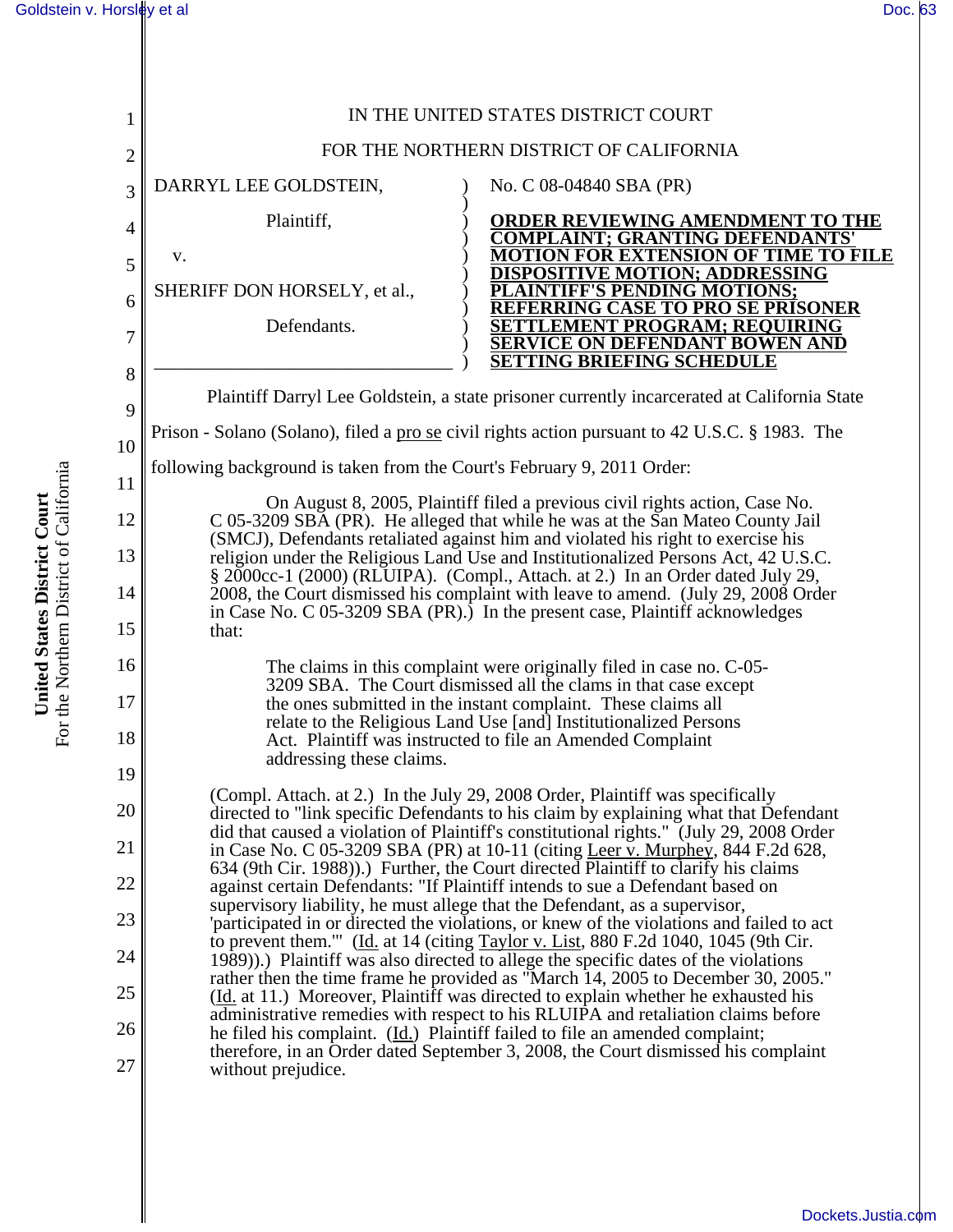1 2 3 4 5 6 7 8 9 10 11 12 13 14 15 16 17 18 19 20 21 22 23 24 25 26 <sup>27</sup> <sup>1</sup> The Court initially referred to Defendant Horsely as "Defendant Hersley" in its Order of Service; however, the correct spelling of his name is "Defendant Horsely." In the present case, Plaintiff re-alleges that the Defendants violated his constitutional rights to practice his religion, discriminated against him, retaliated against him for prior litigation complaints he filed against San Mateo County in the past, and subjected him to intentional emotional distress." (Compl. at 2.) Plaintiff re-names Defendant Trindle and now asserts the following Defendants also participated in the alleged violation: San Mateo County Sheriff Don Hersley,<sup>1</sup> Commander of SMCJ Trisha Sanchez, Assistant Commander of SMCJ Lt. Randleman, Head SMCJ Chaplain Reverend Carole Bowen, San Mateo County, and Does I-V." (Id. at 1.) (Feb. 9, 2011 Order at 1-2.) In its February 9, 2011 Order, the Court found that Plaintiff stated a cognizable RLUIPA claim against Defendants Horsely, Trindle, Sanchez, Randleman and Bowen. Plaintiff's retaliation claim was dismissed with leave to amend. The Court stated: Within **thirty (30) days** of the date of this Order Plaintiff may file an amended retaliation claim as set forth above in Section II(B) of this Order. (Plaintiff shall resubmit only that claim and not the entire complaint.) The amended claim must be submitted on an amendment to the complaint. It must include the caption as well as the civil case number of this action  $\overline{(C 08-04840 SBA (PR))}$  and the words AMENDMENT TO THE COMPLAINT on the first page. In his amendment to the complaint, Plaintiff must also link specific Defendants to his retaliation claim by explaining what that Defendant did that caused a violation of Plaintiff's constitutional rights. Leer, 844 F.2d at 634. If Plaintiff intends to sue a Defendant based on supervisory liability, he must allege that the Defendant, as a supervisor, "participated in or directed the violations, or knew of the violations and failed to act to prevent them." Taylor, 880 F.2d at 1045. Plaintiff shall also inform the Court whether he exhausted his administrative remedies with respect to the retaliation claim in his complaint before he filed his suit. The failure to do so will result in the dismissal without prejudice of his retaliation claim. (Id. at 9.) Finally, the Court dismissed Plaintiff's claims against the Doe Defendants and his municipal liability claim against Defendant San Mateo County. The Clerk of the Court mailed a Notice of Lawsuit and Request for Waiver of Service of Summons, two copies of the Waiver of Service of Summons, a copy of the complaint and all attachments thereto to Defendants Horsely, Trindle, Sanchez, Randleman and Bowen. On March 1, 2011, Plaintiff filed a motion for an extension of time to file his amendment to the complaint, which the Court granted in an Order dated March 31, 2011. Plaintiff was given until May 2, 2011 to file his amendment to the complaint. On March 10, 2011, Defendants Horsely, Trindle, Sanchez and Randleman returned their

For the Northern District of California For the Northern District of California United States District Court **United States District Court**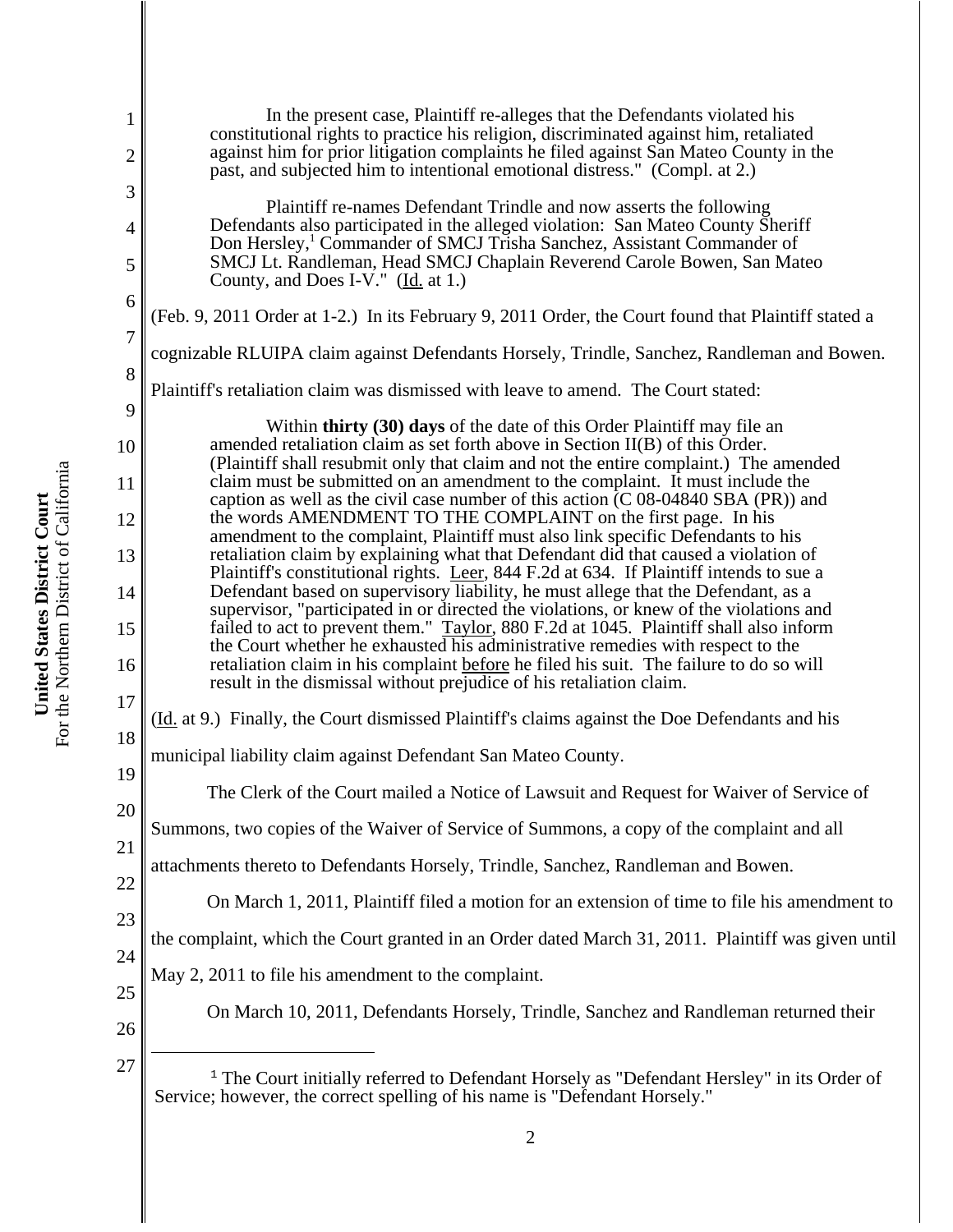1 waiver of service form.

6

7

2 3 On April 12, 2011, Defendants Horsely, Trindle, Sanchez and Randleman filed their answer to the complaint.

4 5 In an Order dated April 25, 2011, the Court granted Defendants Horsely, Trindle, Sanchez and Randleman an extension of time to file their dispositive motion.

On April 26, 2011, Plaintiff filed a "Motion for [an] Order Directing San Mateo County Counsel's Office to Appeal on Behalf of Defendant Carole Bowen."

8 9 On May 12, 2011, Plaintiff filed his amendment to the complaint, which the Court reviews below.

10 11 12 13 On May 16, 2011, Plaintiff filed a document entitled, "Request to Vacate Deposition of Darryl Lee Goldstein," which was set for May 19, 2011. (Pl.'s Req. to Vacate Depo. at 2.) Plaintiff claims that he "currently is prescribed medications that will certainly impair plaintiff[']s ability to adequately participate in the Deposition." (Id.)

14 15 16 17 18 19 20 21 Plaintiff's May 19, 2011 deposition did not take place. Instead, on May 17, 2011, Defendants filed a response to Plaintiff's "Request to Vacate Deposition of Darryl Lee Goldstein," as well as a motion "seeking a further extension of time for [them] to file their dispositive motion, from June 14, 2011 to July 14, 2011." (Defs.' Response and Motion for EOT at 1.) Defendants claim that a further extension of time is necessary "so that they [may] have the opportunity to depose Plaintiff before they are required to file a dispositive motion." (Id. at 4.) Finally, Defendants state that "there are *no* certain available dates [for Plaintiff's deposition] until June 27-29, 2011." (Id. (emphasis in original).)

22 23 On May 20, 2011, Plaintiff filed a "Request to Have Case Referred to the Pro Se Prisoner Settlement Program."

24 25 26 27 On May 24, 2011, Deputy County Counsel Ceide Zapparoni, who currently represents Defendants Horsely, Trindle, Sanchez and Randleman, responded to Plaintiff's April 26, 2011 motion by confirming that "San Mateo County Counsel does **not** represent Ms. Bowen." (May 24, 2011 Letter from Ceide Zapparoni, Esq. at 1.) Deputy County Counsel Zapparoni further stated that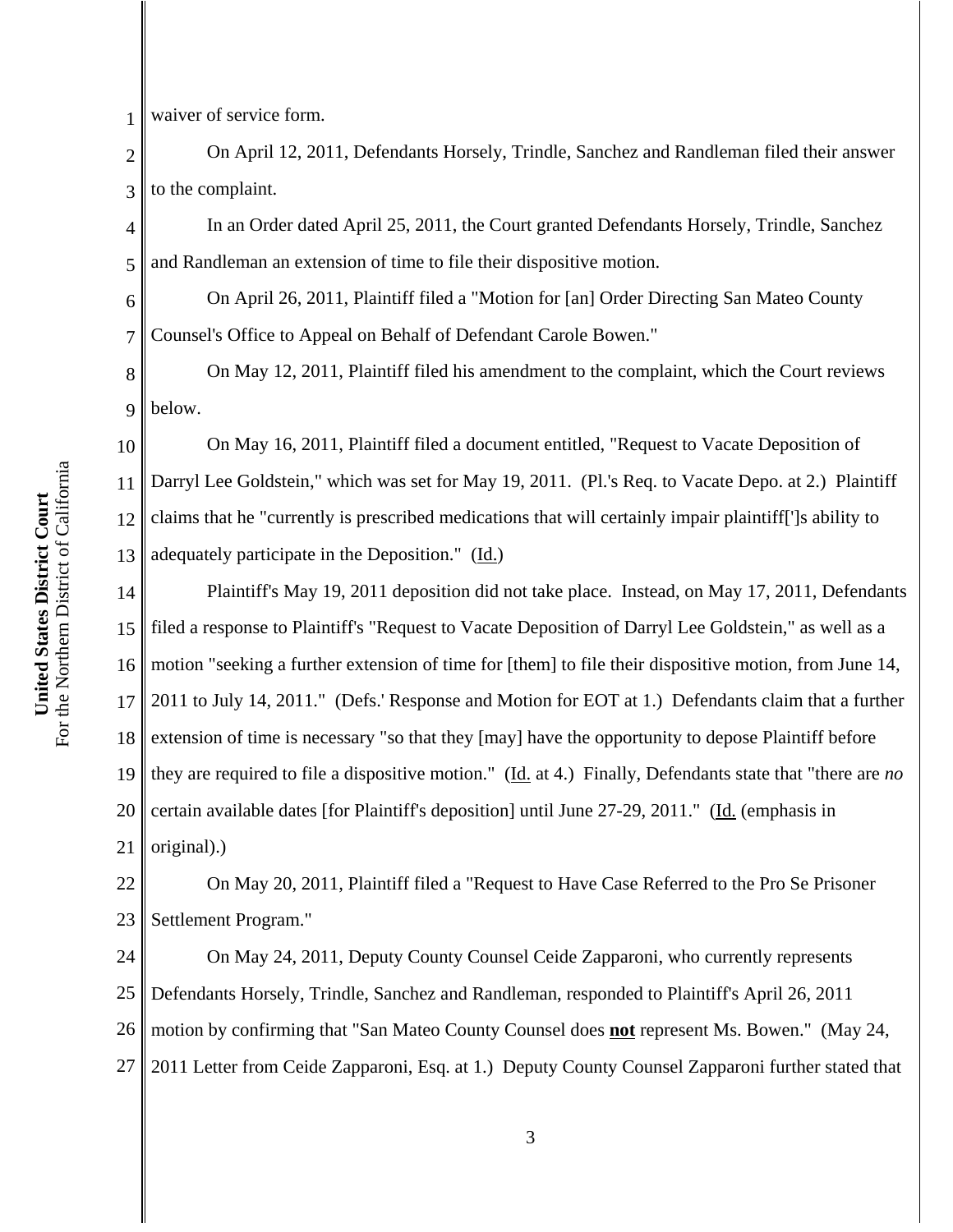1 2 Defendant Bowen was "formerly employed by the Service League of San Mateo County," which is "located at 727 Middlefield Road, Redwood City, CA 94063." (Id.)

3 4 Also on May 24, 2011, Plaintiff filed a "Request for the Court to Stay It's [sic] Ruling on the Defendants['] Request for Extension of Time to File Dispositive Motion Until May 27, 2011."

On May 27, 2011, Defendants Horsely, Trindle, Sanchez and Randleman filed an answer to the amendment to the complaint, which was entitled, "Defendants' Answer to Plaintiff's First Amended Complaint."

8 9 On May 31, 2011, Plaintiff filed an "Opposition to the Defendants['] Request for Additional Time to File Summary Judgment Motion."

10 11 12 13 14 15 16 17 18 On June 1, 2011, Plaintiff filed a "Motion to Strike the Declaration of Ceide Zapparoni in Support of Defendants['] Response to Plaintiff's Request to Vacate Plaintiff's Deposition Noticed for May 19, 2011; Defendants['] Request for Extension of Time to File Dispositive Motion." Plaintiff points to a portion in Deputy County Counsel Zapparoni's declaration which states, "I make this Declaration in Support of the Defendant[s'] Response to Plaintiff's Request For Extension Of Time to File Dispositive Motion for May 19, 2011 and Request for Extension of Time to File Dispositive Motion." (Zapparoni Decl.  $\P$  1.) Plaintiff claims that he has "never requested from this Court an extension of time to file an [sic] Dispositive motion as stated under penalty of perjury in the Declaration of attorney Ceide Zapparoni." (Pl.'s Decl. In Supp. of Mot. to Strike at 1.)

19 20 21 22 23 On June 7, 2011, Plaintiff filed a "Motion to Strike the Defendants['] Answer to Plaintiff's First Amended Complaint or O[r]der Directing Defendants to Retitle [and] Refile the Appropriate Document." In this motion, Plaintiff points out that Defendants should have filed an answer to the "Amendment to the Complaint" instead of an answer to the "First Amended Complaint." (Pl.'s June 7, 2011 Mot. at 1.)

24

25

5

6

7

# **DISCUSSION**

# **I. Plaintiff's Amendment to the Complaint**

26 27 In the amendment, Plaintiff states that he is amending his retaliation claims against Defendants Horsely, Trindle, Sanchez, Randleman and Bowen stemming from the incidents in 2005.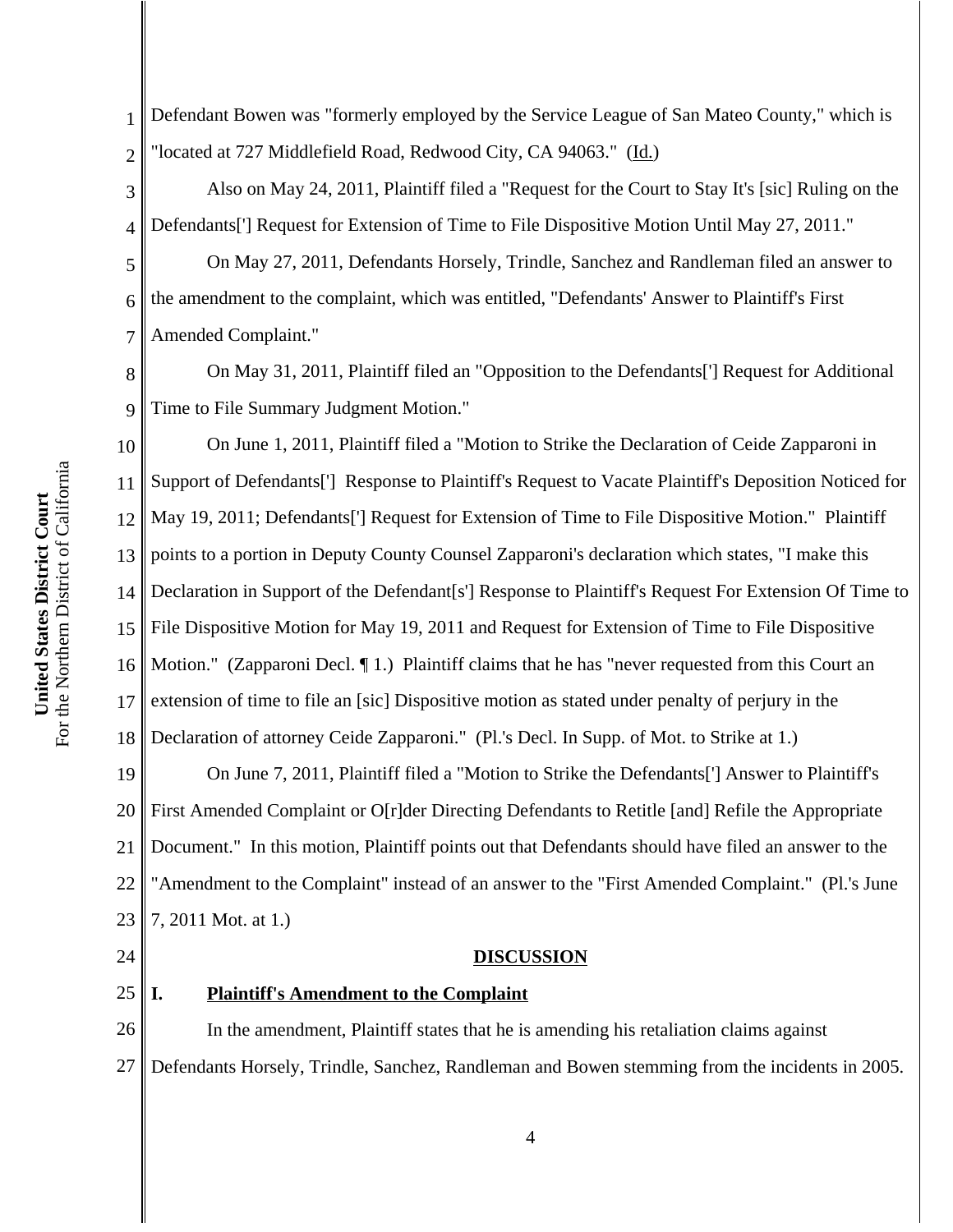| 1              | He also alleges that he was "again confined at the same San Mateo County Jail, [and that] [s]ome of                                                                                                                                                                           |
|----------------|-------------------------------------------------------------------------------------------------------------------------------------------------------------------------------------------------------------------------------------------------------------------------------|
| $\overline{2}$ | the same defendants <b>once again</b> caused the Plaintiff constitutional injuries from January 10, 2010 to                                                                                                                                                                   |
| 3              | June 13, 2010 [so] Plaintiff will state those claims in this brief in order to consolate [sic] the claims                                                                                                                                                                     |
| 4              | and avoid filing a new action." (Am. to Compl. at 1-2.) Plaintiff states that the "additional claims                                                                                                                                                                          |
| 5              | are religious claims much like the one already served on the defendants, claims of deliberate                                                                                                                                                                                 |
| 6              | indifference to the Plaintiff <sup>[']</sup> s serious medical needs[.]" (Id. at 2.)                                                                                                                                                                                          |
| 7              | The Court notes that it previously dismissed Plaintiff's retaliation claim, stating:                                                                                                                                                                                          |
| 8              | The prisoner must show that the type of activity he was engaged in was                                                                                                                                                                                                        |
| 9              | constitutionally protected, that the protected conduct was a substantial or<br>motivating factor for the alleged retaliatory action, and that the retaliatory action<br>advanced no legitimate penological interest. Hines v. Gomez, 108 F.3d 265, 267-                       |
| 10             | 68 (9th Cir. 1997) (inferring retaliatory motive from circumstantial evidence).<br>Retaliatory motive may be shown by the timing of the allegedly-retaliatory act and                                                                                                         |
| 11             | inconsistency with previous actions, as well as direct evidence. Bruce v. Ylst, 351<br>F.3d 1283, 1288-89 (9th Cir. 2003). The filing of civil rights actions does                                                                                                            |
| 12             | constitute the exercise of constitutional rights. However, the simple allegation that                                                                                                                                                                                         |
| 13             | certain retaliatory actions occurred after Plaintiff's prior civil rights actions were<br>filed does not, without more, establish retaliation; rather, Plaintiff must allege a<br>nexus between the two. See Huskey, 204 F.3d at 899.                                         |
| 14             |                                                                                                                                                                                                                                                                               |
| 15             | Here, Plaintiff alleges that "he was discriminated and retaliated against by<br>the Defendants each and every one of them based on his filing prior litigation                                                                                                                |
| 16             | against county jail staff and the county of San Mateo." (Compl. at 11.) However,<br>Plaintiff does not allege any nexus between the filing of his prior actions and the<br>alleged retaliatory actions. <sup>2</sup> Plaintiff also has not alleged that he has exhausted his |
| 17             | administrative remedies as to this claim. Accordingly, Plaintiff's retaliation claim is<br>DISMISSED with leave to amend. He may file an amended retaliation claim in an                                                                                                      |
| 18             | amendment to the complaint in order to allege that the above-referenced actions                                                                                                                                                                                               |
| 19             | were in retaliation for the exercise of his constitutional rights.                                                                                                                                                                                                            |
| 20             | (Feb. 9, 2011 Order at 5-6 (footnote in original).)                                                                                                                                                                                                                           |
| 21             | In his amendment to the complaint, Plaintiff addresses his "retaliation claims from the period                                                                                                                                                                                |
| 22             | of incarceration from March 15, 2005 to June 28, 2006." (Am. to Compl. at 2.) Plaintiff clarifies                                                                                                                                                                             |
| 23             | that during the relevant time frame, Defendant Horsely was the "Sheriff of San Mateo County who                                                                                                                                                                               |
| 24             | was charged with the Custody of prisoners in the San Mateo County Jail System and was responsible                                                                                                                                                                             |
|                | for protecting the civil rights of the wards in his custody." (Id.) Plaintiff states that Defendant                                                                                                                                                                           |
| 25             | Trindle was the "Assistance Sheriff of the County of San Mateo and his position as Assistant Sheriff,                                                                                                                                                                         |
| 26             |                                                                                                                                                                                                                                                                               |
| 27             | <sup>2</sup> The Court notes Plaintiff was previously directed to cure this pleading deficiency in the                                                                                                                                                                        |

For the Northern District of California For the Northern District of California United States District Court **United States District Court**

July 29, 2008 Order in Case No. C 05-3209 SBA (PR). Not only did he fail to amend the previous complaint, but he has also failed to correct this pleading deficiency in his subsequent complaint.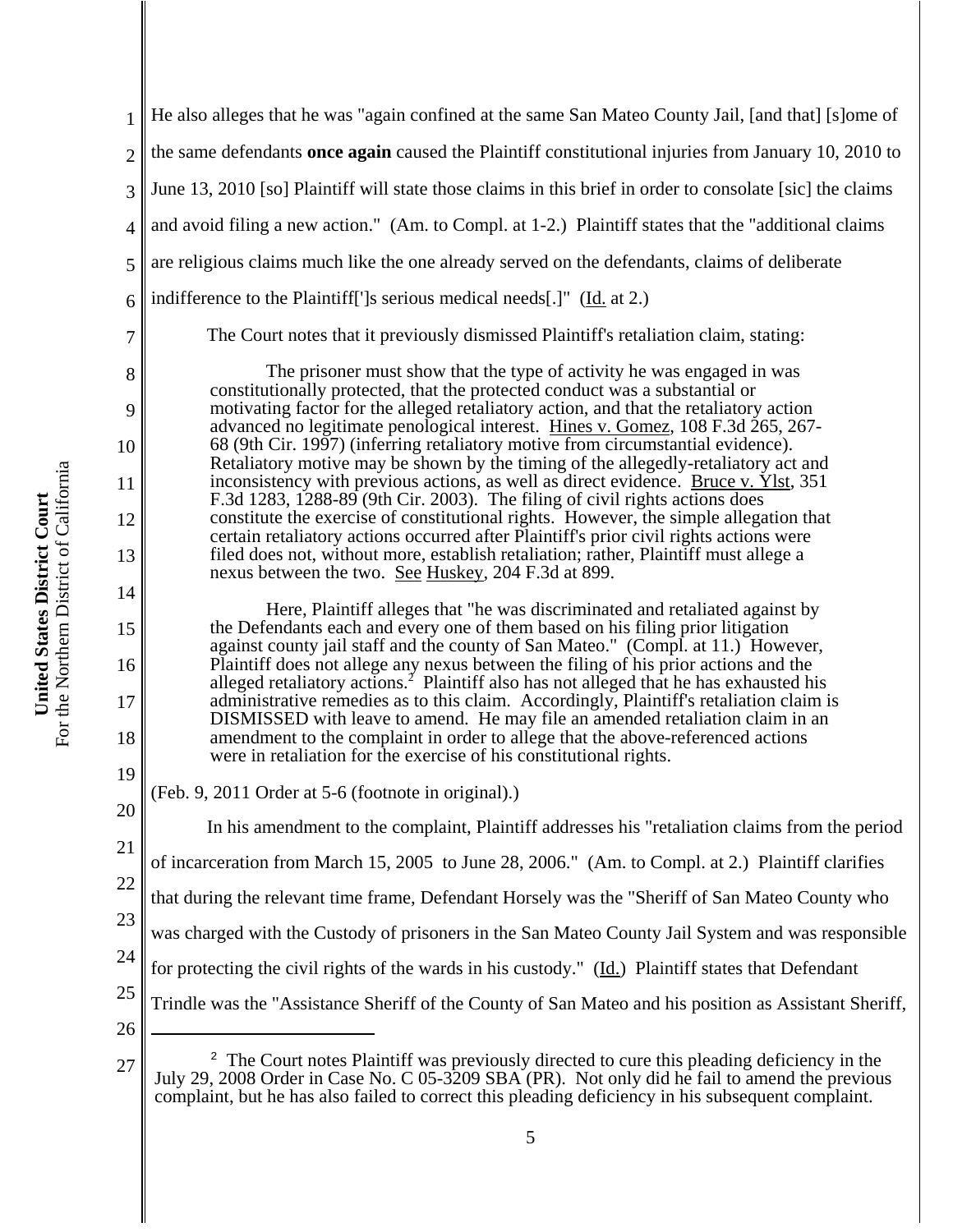| 1              | he was in charge of the San Mateo County Jails, [and] he had a responsiblity [sic] to protect the civil                                                                 |
|----------------|-------------------------------------------------------------------------------------------------------------------------------------------------------------------------|
| $\overline{2}$ | rights of his wards " (Id.) Plaintiff states that Defendant Sanchez "was the Captain who was the                                                                        |
| 3              | Commander of the San Mateo County Jail Ma[g]uire Correctional Facility." (Id.) Plaintiff claims                                                                         |
| 4              | that Defendant Randleman "was the Jail Commander" and that he "carries out the policies of the Jail                                                                     |
| 5              | Administration and had a responsibilty [sic] to protect the civil rights of his wards " (Id.)                                                                           |
| 6              | Finally, Plaintiff claims that Defendant Bowen "was employed by the Service League of San Mateo                                                                         |
| $\overline{7}$ | County and was assigned to the [S]an Mateo County Sheriff[']s Office as the Supervising Chaplain                                                                        |
| 8              | for the San Mateo County Jail System " ( <i>Id.</i> at 3 (emphasis in original).) Plaintiff claims that he                                                              |
| 9              | is suing Defendants Horsely, Trindle and Bowen in both their individual and official capacities. The                                                                    |
| 10             | Court assumes he is suing Defendants Sanchez and Randleman only in their individual capacities. In                                                                      |
| 11             | the body of his amendment to the complaint, Plaintiff again makes conclusory allegations against                                                                        |
| 12             | these Defendants, stating:                                                                                                                                              |
| 13             | Plaintiff alleges that: (1) these defendants participated in the alleged constitutional<br>violations, $(2)$ THAT AFTER BEING INFORMED of the violation through a       |
|                | report inmate grievance, failed to remedy the wrong[,] (3) they created a policy and<br>custom under which unconstitutional practices ocurred [sic], and allowed the    |
| 14             | continuance of such a policy and custom, (4) these defendants were grossly                                                                                              |
| 15             | negligent in supervising subordinates who [] committed wrongful acts, and these<br>defendants exhibited deliberate indifference to the rights of the plaintiff in this  |
| 16             | action, by failing to act on information indicating that unconstutional [sic] acts were<br>occurring.                                                                   |
| 17             | (Id.) Plaintiff claims that he "reported the constitutional violations of defendants to the appropriate                                                                 |
| 18             | staff via letter grievances [and that he] appeal[ed] his complaints all the way to the Sheriff, to no                                                                   |
| 19             | avail." $(\underline{Id.})$ He adds:                                                                                                                                    |
| 20             | The activities that the Plaintiff was involved in and retaliated against for were his                                                                                   |
| 21             | prior litigation against San Mateo Court Officials, his religious activities, his<br>sexuality were all protected by the United States Constitution and those protected |
| 22             | activitities [sic] were the motivating factors for the retaliation by the supervisory<br>defendants. The retaliatory actions served no legitimate penological interest. |
| 23             | (Id.) Plaintiff states that he "is Jewish and has a lifelong history of abiding by the tenets of his                                                                    |
| 24             | religion" and that he "was denied his right to exercise his religion based on retaliatory, evil and                                                                     |
| 25             | malicious actions of the defendants collectively <sup>3</sup> ." ( $\underline{Id}$ at 4 (footnote in original).) He claims that he                                     |
| 26             |                                                                                                                                                                         |
| 27             | <sup>3</sup> Defendants in this section of the brief refers exclusively to Defendants Horsely, Trindle[,]<br>Sanchez[,] Randleman and Bowen.                            |

**United States District Court**<br>For the Northern District of California For the Northern District of California **United States District Court**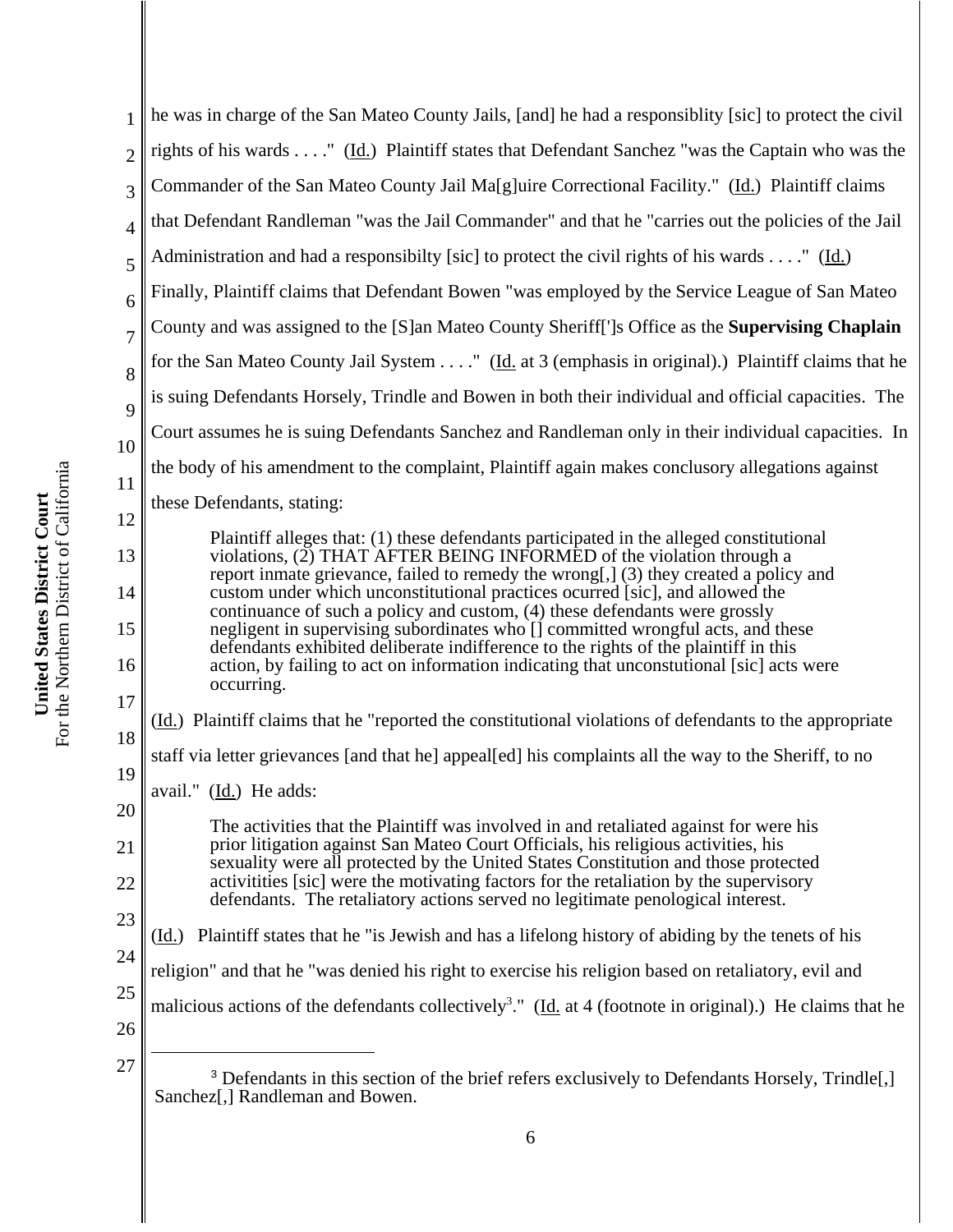16

26

1

2

3

4

"previously brought extensive litigation [against] San Mateo Cou[n]ty Sheriff[']s Office employees, County Jail Correctional staff, Correctional Health Services, San Mateo County Service League employees, and the Court of San Mateo, al[l] protected constitutional right." (Id.) In attempting to provide a "nexus between the filing of his prior actions and the alleged retaliatory actions," Plaintiff states:

The first of the denial of plaintiff[']s religious rights came after the plaintiff met with [Defendant] Bowen after requesting to have a rabbi visit the plaintiff and the discussion turned to the plaintiff[']s prior litigation of GOLDSTEIN VS RUTH ANN FLAMENT, No [sic], Dist Cal Case No: Cv-00-0598 SBA.

(Id.) Plaintiff also claims that Defendant Bowen "counseled Plaintiff that his past behaviors were his

problem and that he should be careful not to repeat his complaint filing against County Officials."

(Id. at 11.) Based on these two incidents of communication with Defendant Bowen about his

previous complaints, Plaintiff "considered all the problems that he was having and concluded that the

litigations and grievances [he] had brought against San Mateo County Officials and Correctional

Health Services" were the reason that "the Jail Administration was directing, participating in

retaliatory actions against plaintiff, ordering subordinates to violate the constitutional rights of

plaintiff." (Id.)

The Court finds that Plaintiff still has not cured the deficiencies of his retaliation claim

17 because he does not allege any nexus between the filing of his prior actions and the alleged

18 retaliatory actions. It seems that Plaintiff had two conversations with Defendant Bowen about his

19 previous civil rights actions prior to the alleged denial of his request for a rabbi and various religious

- 20 items. However, as the Court has mentioned in its prior order:
- 21 22 23 24 25 Retaliation is not established simply by showing adverse activity by defendant after protected speech; rather, plaintiff must show a nexus between the two. See Huskey v. City of San Jose, 204 F.3d 893, 899 (9th Cir. 2000) (retaliation claim cannot rest on the logical fallacy of post hoc, ergo propter hoc, i.e., "after this, therefore because of this"). Compare id. (summary judgment proper against plaintiff who could only speculate that adverse employment decision was due to his negative comments about his supervisor six or seven months earlier) with Soranno's Gasco, Inc. v. Morgan, 874 F.2d 1310, 1315-16 (9th Cir. 1989) (evidence of timing and nature of suspensions sufficient to infer retaliatory motive).

(Feb. 9, 2011 Order at 5.) Simply claiming that Defendant Bowen mentioned his previous civil

27 rights actions prior to the alleged violation of his rights (which the Court has already found to be a

cognizable RLUIPA claim) does not create a nexus between the two. Furthermore, the Court finds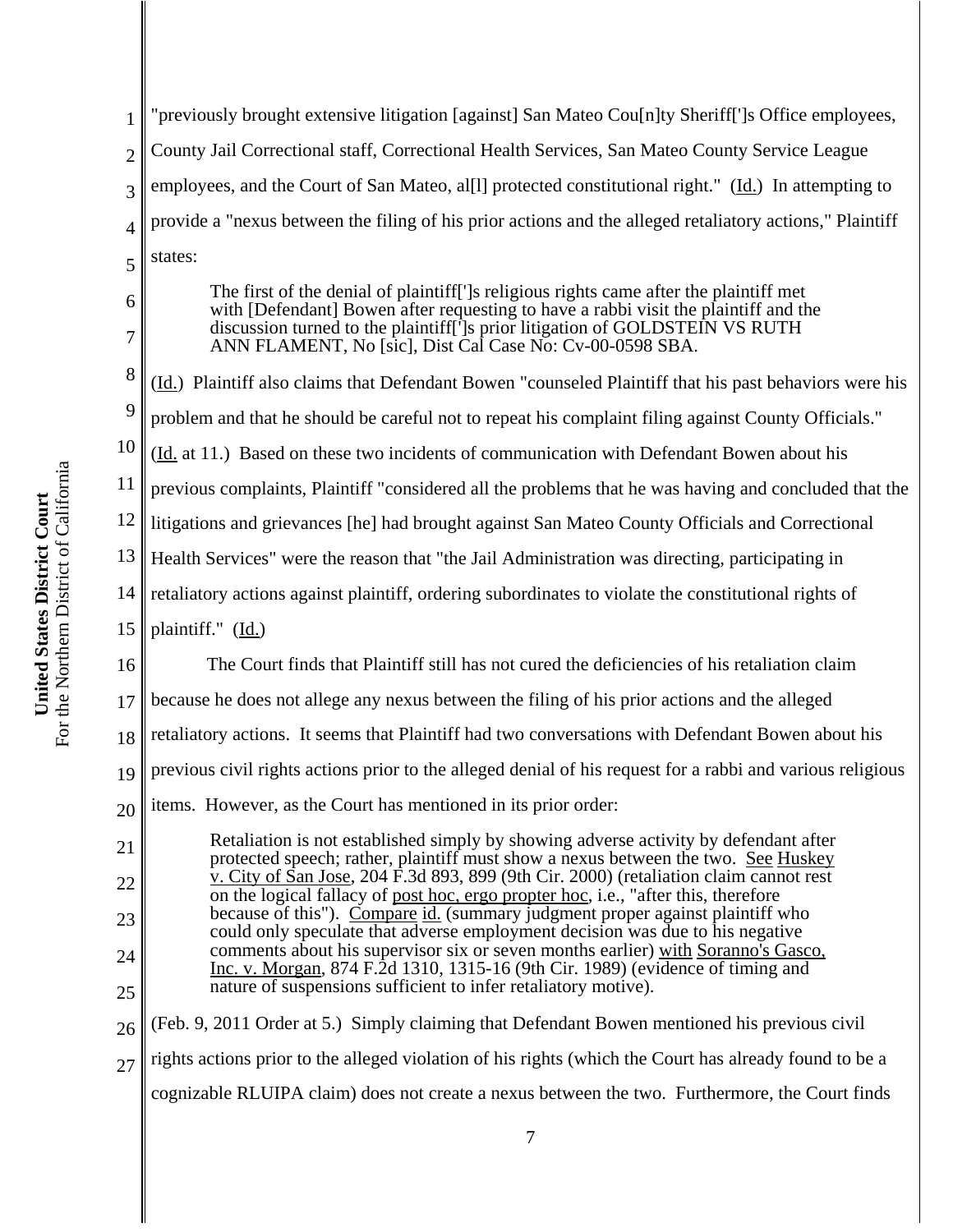1 2 3 4 5 6 7 8 9 10 that even if Plaintiff had sufficiently created a nexus between the two, he has not alleged that he has exhausted his administrative remedies as to his retaliation claim. In fact, he states that he reported "constitutional violations of defendant to the appropriate staff via letter grievances;" however, he does not specify that he exhausted his alleged retaliation claims against these Defendants. Accordingly, Plaintiff's retaliation claim against Defendants Horsely, Trindle, Sanchez, Randleman and Bowen is DISMISSED without prejudice and without further leave to amend. As the Court mentioned above, Plaintiff was previously directed to cure this pleading deficiency in the July 29, 2008 Order in Case No. C 05-3209 SBA (PR); however, he did not do so. Therefore, because Plaintiff has been given several chances to amend this claim (and each time he has failed to correct the pleading deficiencies), the Court finds that giving him any more opportunities to amend would be futile.

12 13 The Court will not consider any of Plaintiff's allegations in his amendment to the complaint or any attachments relating to his incarceration at SMCJ in 2010. Any new claims dealing with Plaintiff's 2010 incarceration should be raised in a new civil rights action.

14 15 16 17 18 19 20 As mentioned above, Defendants have filed an answer to Plaintiff's amendment to the complaint. However, the Court's findings above -- that the amendment to the complaint fails to correct the pleading deficiencies of his retaliation claim -- make Defendants' answer unnecessary. Because the Court need not consider Defendants' answer to the amendment to the complaint, Plaintiff's "Motion to Strike the Defendants['] Answer to Plaintiff's First Amended Complaint or O[r]der Directing Defendants to Retitle [and] Refile the Appropriate Document" (docket no. 61) is DENIED as moot.<sup>4</sup>

### 21 **II. Defendant Bowen**

22

11

<sup>23</sup> 24 25 26 27 <sup>4</sup> In Plaintiff's "Motion to Strike the Defendants['] Answer to Plaintiff's First Amended Complaint or O[r]der Directing Defendants to Retitle [and] Refile the Appropriate Document," he states: "Clearing this issue up now would save judicial time and cost later should the plaintiff seek to file an Amended Complaint in this action, as he has a right to do as a matter of law." (Pl.'s June 7, 2011 Mot. at 2.) However, under the Federal Rules of Civil Procedure, a plaintiff generally may amend his complaint once as a matter of course within twenty-one days after service of a responsive pleading or within twenty-one days after the service of a motion filed under Federal Rule of Civil Procedure 12(b), (e), or (f), whichever is earlier. See Fed. R. Civ. P. 15(a)(1)(B). Here, twenty-one days have already passed since Defendants filed their answer to the complaint on April 12, 2011;

therefore, Plaintiff may not amend as of right. Id. Instead, Plaintiff must obtain Defendants' consent or leave of court to amend his complaint. See  $\overline{d}$  at (a)(2).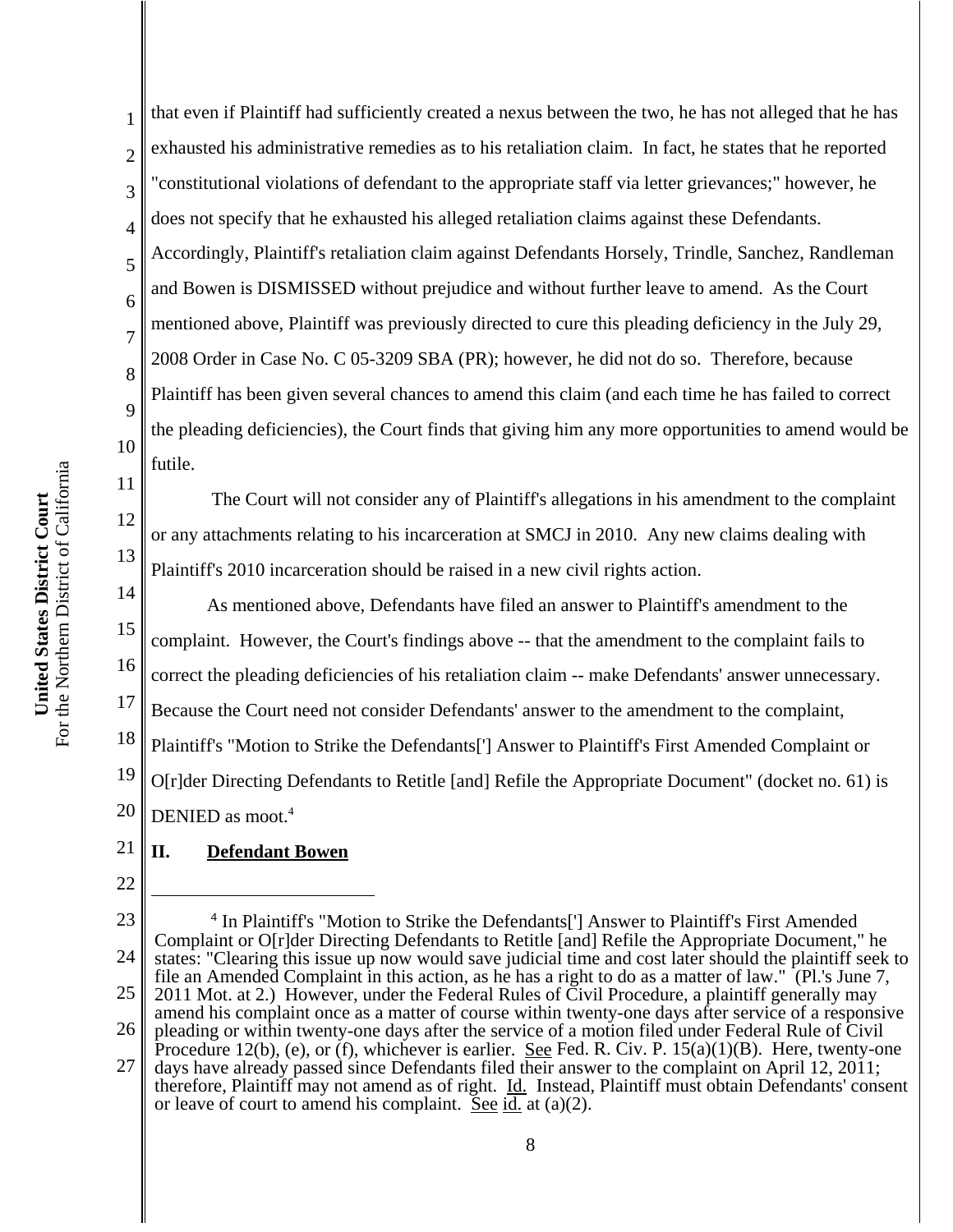10 For the Northern District of California For the Northern District of California 11 United States District Court **United States District Court** 12 13

To date, Defendant Bowen has not appeared in this action. As mentioned above, the San Mateo County Counsel's Office does not represent Defendant Bowen. (May 24, 2011 Letter from Ceide Zapparoni, Esq. at 1.) Deputy County Counsel Zapparoni has supplied the Court with Defendant Bowen's last known address. Accordingly, the Clerk is directed to mail a Notice of Lawsuit and Request for Waiver of Service of Summons, two copies of the Waiver of Service of Summons, a copy of the complaint and all attachments thereto (docket no. 1) and copies of the February 9, 2011 Order as well as this Order to Former Head SMCJ Chaplain Reverend Carole Bowen at her last-known address, the Service League of San Mateo County, 727 Middlefield Road, Redwood City, CA 94063. The parties shall abide by the briefing schedule outlined below.

Plaintiff has filed a "Motion for [an] Order Directing San Mateo County Counsel's Office to Appear on Behalf of Defendant Carole Bowen." Defendant Bowen must be served first before the Court can direct the San Mateo County Counsel's Office to appear on her behalf. Accordingly, in light of the Court's directions to serve Defendant Bowen above, Plaintiff's motion (docket no. 34) is DENIED.

14

1

2

3

4

5

6

7

8

9

### **III. Motions Relating to Plaintiff's Deposition/Defendants' Extension of Time Request**

15 16 17 18 19 20 21 22 23 24 25 26 As mentioned above, Plaintiff's May 19, 2011 deposition did not take place. The Court has previously found that the allegations in Plaintiff's complaint state a cognizable RLUIPA claim against Defendants Horsely, Trindle, Sanchez, Randleman and Bowen. The circumstances surrounding such allegations are critical to determining the viability of Plaintiff's claims. Moreover, Plaintiff's evidence will largely consist of his version of the events. Defendants are entitled to discover Plaintiff's version of the events in order to properly evaluate the case, the possibility of a dispositive motion and/or settlement, and their trial strategy. The Court directs the parties to schedule another deposition of Plaintiff, as directed below. Plaintiff shall attend Defendants' properly noticed deposition even if he is not represented by counsel. If he does not complete this deposition, the Court will dismiss this action with prejudice for failure to prosecute under Rule 41(b), failure to comply with a court order under Rule 37(b), and failure to attend his deposition under Rule  $37(d)$ .

27

As mentioned above, Plaintiff claims that his currently prescribed medications could "impair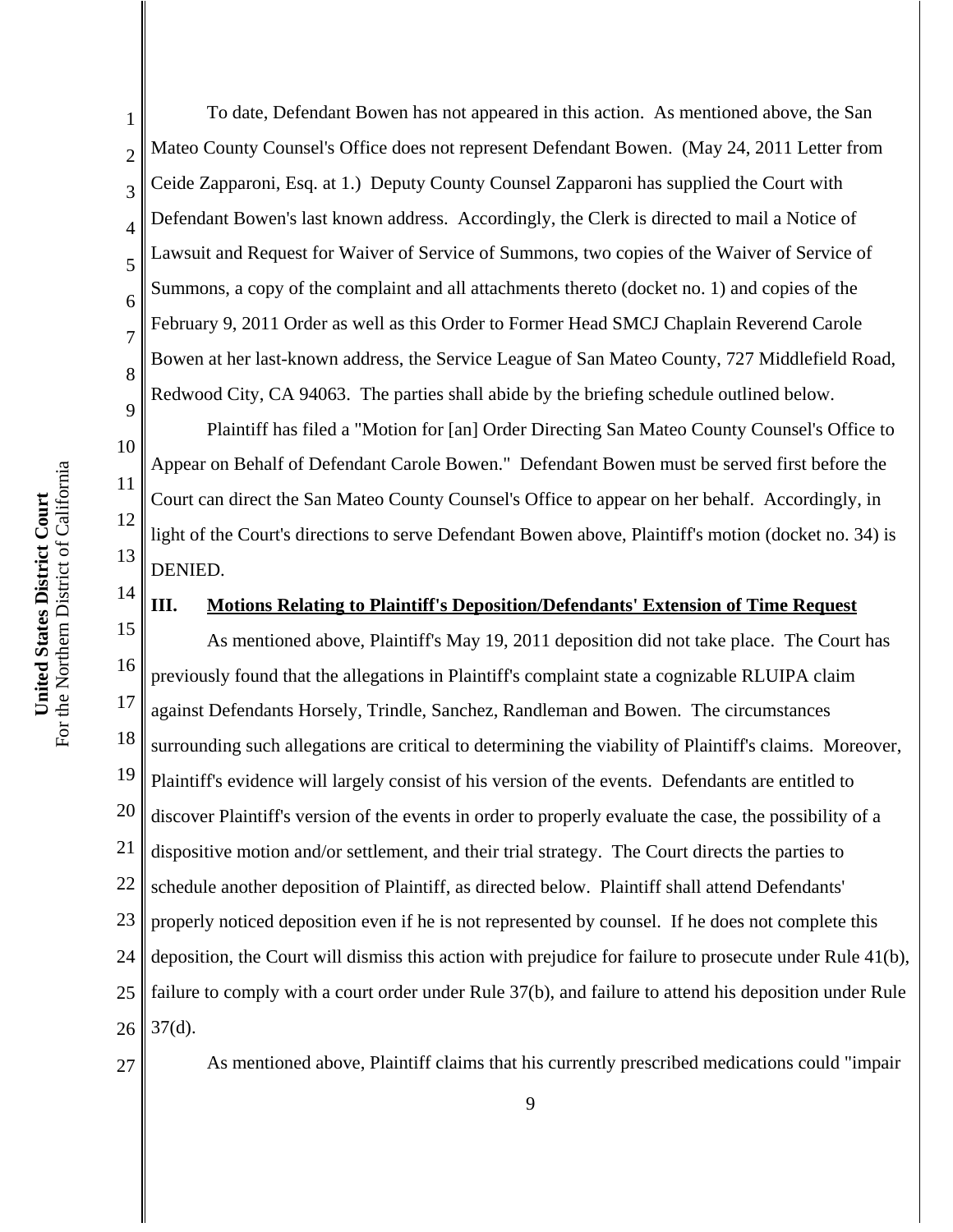For the Northern District of California For the Northern District of California United States District Court **United States District Court**

8

9

10

1 2 3 4 5 6 7 [his] ability to adequately participate in the Deposition." (Mot. to Vacated at 2.) Plaintiff also claims that he "must not stop taking the medications unless advised to by a doctor, and then only via certain procedures." (Id.) However, the Court notes that Plaintiff does not support his claims with any proof, such as a letter from his doctor. Assuming Plaintiff's claims are true, the Court encourages prison officials at Solano to allow Plaintiff to obtain medical permission to reduce the amount of medication he takes prior to the deposition if he refuses to attend his deposition unless his medications are reduced.

Accordingly, the Court GRANTS Defendants' request for an extension of time to file a dispositive motion up to and including **July 14, 2011** so as to give them time to take Plaintiff's deposition (docket no. 40).

11 12 13 14 15 16 17 18 19 20 21 22 Plaintiff has filed a "Motion to Strike the Declaration of Ceide Zapparoni in Support of Defendants['] Response to Plaintiff's Request to Vacate Plaintiff's Deposition Noticed for May 19, 2011; Defendants['] Request for Extension of Time to File Dispositive Motion." Plaintiff correctly notes that there is an error on page one lines twenty-two and twenty-three of the declaration. Deputy County Counsel Zapparoni's declaration in support of Defendants' motion states that their response was to "Plaintiff's Request for Extension Of Time To File Dispositive Motion for May 19, 2011." (Zapparoni Decl. at 1.) However, it is evident that this is a typographical error, and Deputy County Counsel Zapparoni meant to state that their response was to "Plaintiff's Request to Vacate Plaintiff's Deposition Noticed for May 19, 2011," which is clearly stated in the title as well as in the body of their motion. Accordingly, the Court DENIES Plaintiff's "Motion to Strike the Declaration of Ceide Zapparoni in Support of Defendants['] Response to Plaintiff's Request to Vacate Plaintiff's Deposition Noticed for May 19, 2011; Defendants['] Request for Extension of Time to File Dispositive Motion" (docket no. 58).

23 24 25 26 Plaintiff's "Request to Vacate Deposition of Darryl Lee Goldstein," which was set for May 19, 2011, (docket no. 41) is DENIED as moot. His "Request for the Court to Stay It's [sic] Ruling on the Defendants['] Request for Extension of Time to File Dispositive Motion Until May 27, 2011" (docket no. 50) is also DENIED as moot.

#### 27 **IV. Pro Se Prisoner Settlement Program**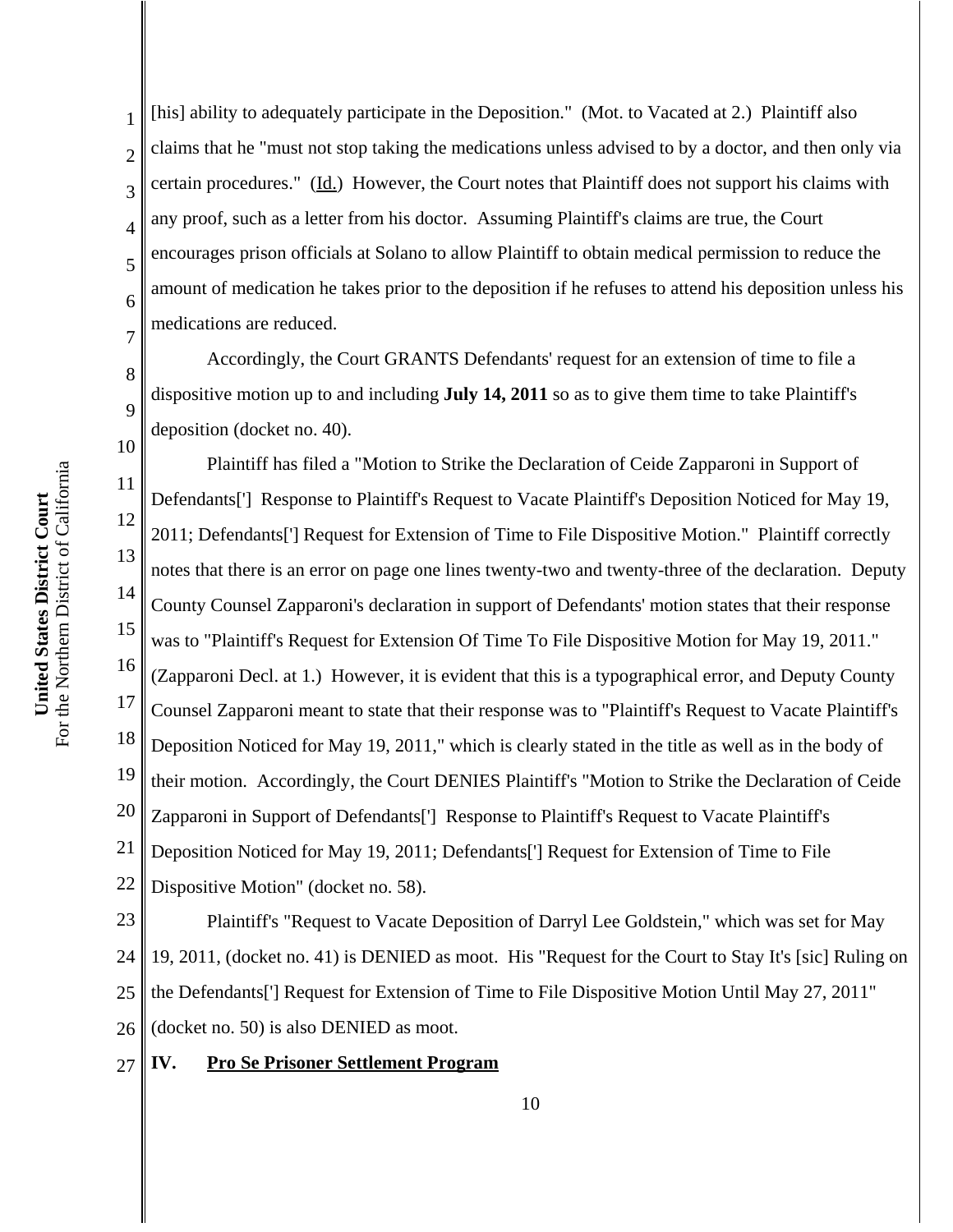Plaintiff filed a "Request to Have Case Referred to the Pro Se Prisoner Settlement Program." The Northern District of California has established a Pro Se Prisoner Settlement Program. Certain prisoner civil rights cases may be referred to a neutral magistrate judge for settlement proceedings. The proceedings will consist of one or more conferences as determined by Magistrate Judge Nandor Vadas.

Good cause appearing, the Court GRANTS Plaintiff's request and the present case will be REFERRED to Magistrate Judge Vadas for settlement proceedings pursuant to the Pro Se Prisoner Settlement Program. The proceedings shall take place within **ninety (90) days** after the date of this Order. Magistrate Judge Vadas shall coordinate a time, date and place for a settlement proceeding with all interested parties and/or their representatives and, within **ten (10) days** after the conclusion of the settlement proceedings, file with the Court a report regarding the settlement proceedings.

## **CONCLUSION**

For the foregoing reasons, the Court orders as follows:

13 14 15 16 17 18 19 1. Upon reviewing Plaintiff's amendment to the complaint, his retaliation claim against Defendants Horsely, Trindle, Sanchez, Randleman and Bowen is DISMISSED without prejudice and without further leave to amend. Any new claims dealing with his 2010 incarceration should be raised in a new civil rights action. Because the Court need not consider Defendants' answer to the amendment to the complaint, Plaintiff's "Motion to Strike the Defendants['] Answer to Plaintiff's First Amended Complaint or O[r]der Directing Defendants to Retitle [and] Refile the Appropriate Document" (docket no. 61) is DENIED as moot.

20 21 22 23 24 25 26 2. The Clerk of the Court shall mail a Notice of Lawsuit and Request for Waiver of Service of Summons, two copies of the Waiver of Service of Summons, a copy of the complaint and all attachments thereto (docket no. 1) and copies of the February 9, 2011 Order as well as this Order to **Former Head SMCJ Chaplain Reverend Carole Bowen at the Service League of San Mateo County, 727 Middlefield Road, Redwood City, CA 94063.** The Clerk shall also mail a copy of this Order to Deputy County Counsel Zapparoni (who represents Defendants Horsely, Trindle, Sanchez and Randleman), as well as to Plaintiff. In light of the Court's directions to serve Defendant Bowen

1

2

3

4

5

6

7

8

9

10

11

12

27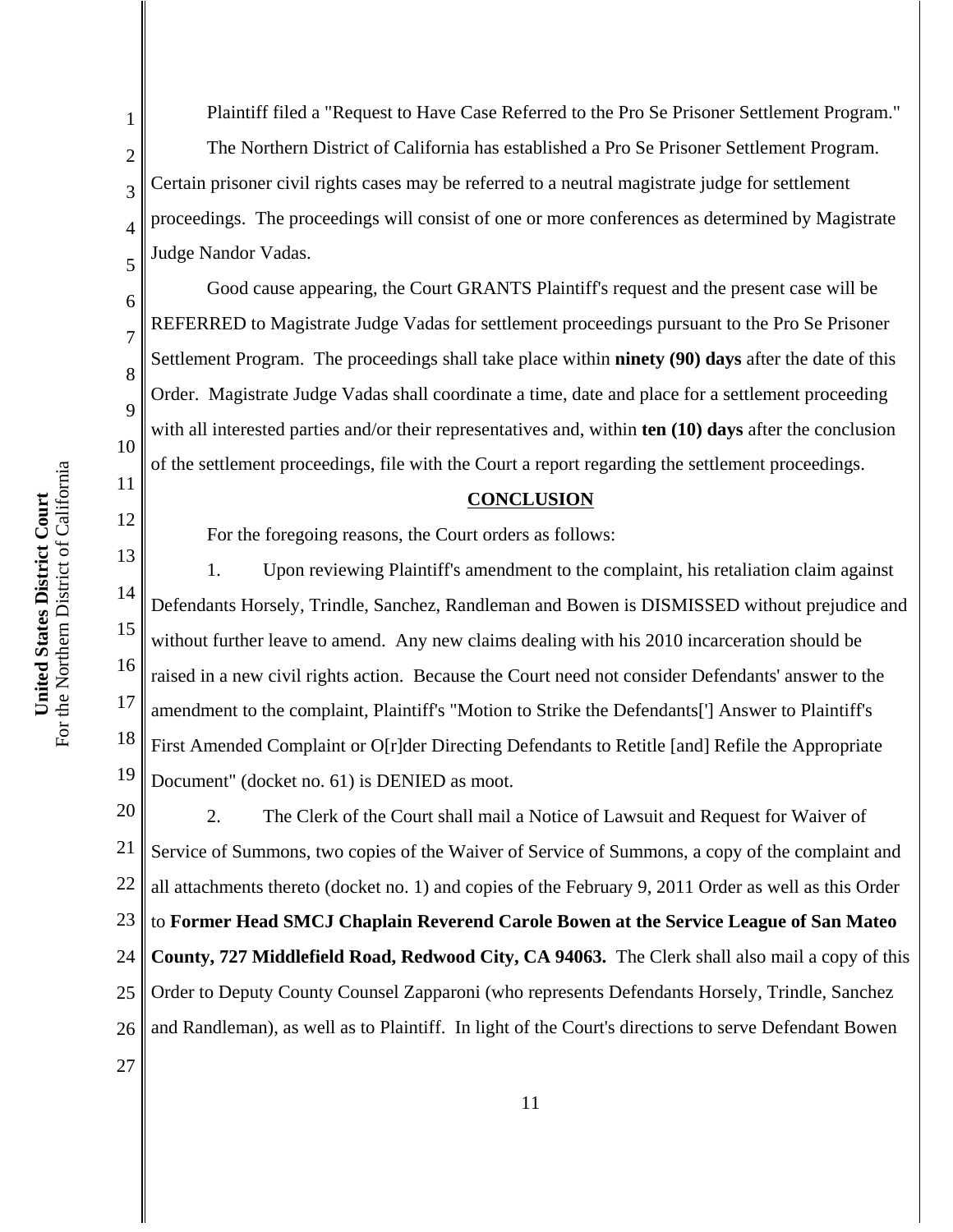2 above, Plaintiff's "Motion for [an] Order Directing San Mateo County Counsel's Office to Appear on Behalf of Defendant Carole Bowen" (docket no. 34) is DENIED.

Defendant Bowen is cautioned that Rule 4 of the Federal Rules of Civil Procedure requires Defendant Bowen to cooperate in saving unnecessary costs of service of the summons and complaint. Pursuant to Rule 4, if Defendant Bowen, after being notified of this action and asked by the Court, on behalf of Plaintiff, to waive service of the summons, fails to do so, Defendant Bowen will be required to bear the cost of such service unless good cause be shown for their failure to sign and return the waiver form. If service is waived, this action will proceed as if Defendant Bowen had been served on the date that the waiver is filed, except that pursuant to Rule  $12(a)(1)(B)$ , Defendant Bowen will not be required to serve and file an answer before **sixty (60) days** from the date on which the request for waiver was sent. (This allows a longer time to respond than would be required if formal service of summons is necessary.) Defendant Bowen is asked to read the statement set forth at the foot of the waiver form that more completely describes the duties of the parties with regard to waiver of service of the summons. If service is waived after the date provided in the Notice but before Defendant Bowen has been personally served, the Answer shall be due **sixty (60) days** from the date on which the request for waiver was sent or **twenty (20) days** from the date the waiver form is filed, whichever is later.

17 18 19 20 21 Defendant Bowen shall answer the complaint in accordance with the Federal Rules of Civil Procedure. While Defendants Horsely, Trindle, Sanchez and Randleman are directed to abide by the briefing schedule outlined in the Court's February 9, 2010 Order (although they have been granted an extension to file their dispositive motion up to and including **July 14, 2011**), the following briefing schedule shall govern the dispositive motion filed by Defendant Bowen in this action:

22 23 24 25 26 a. No later than **thirty (30) days** from the date Defendant Bowen's answer is due, Defendant Bowen shall file a motion for summary judgment or other dispositive motion. The motion shall be supported by adequate factual documentation and shall conform in all respects to Federal Rule of Civil Procedure 56. Defendant Bowen may join in Defendants Horsely's, Trindle's, Sanchez's and Randleman's dispositive motion that is due on July 14, 2011. If Defendant Bowen is

27

For the Northern District of California For the Northern District of California United States District Court **United States District Court**

1

3

4

5

6

7

8

9

10

11

12

13

14

15

16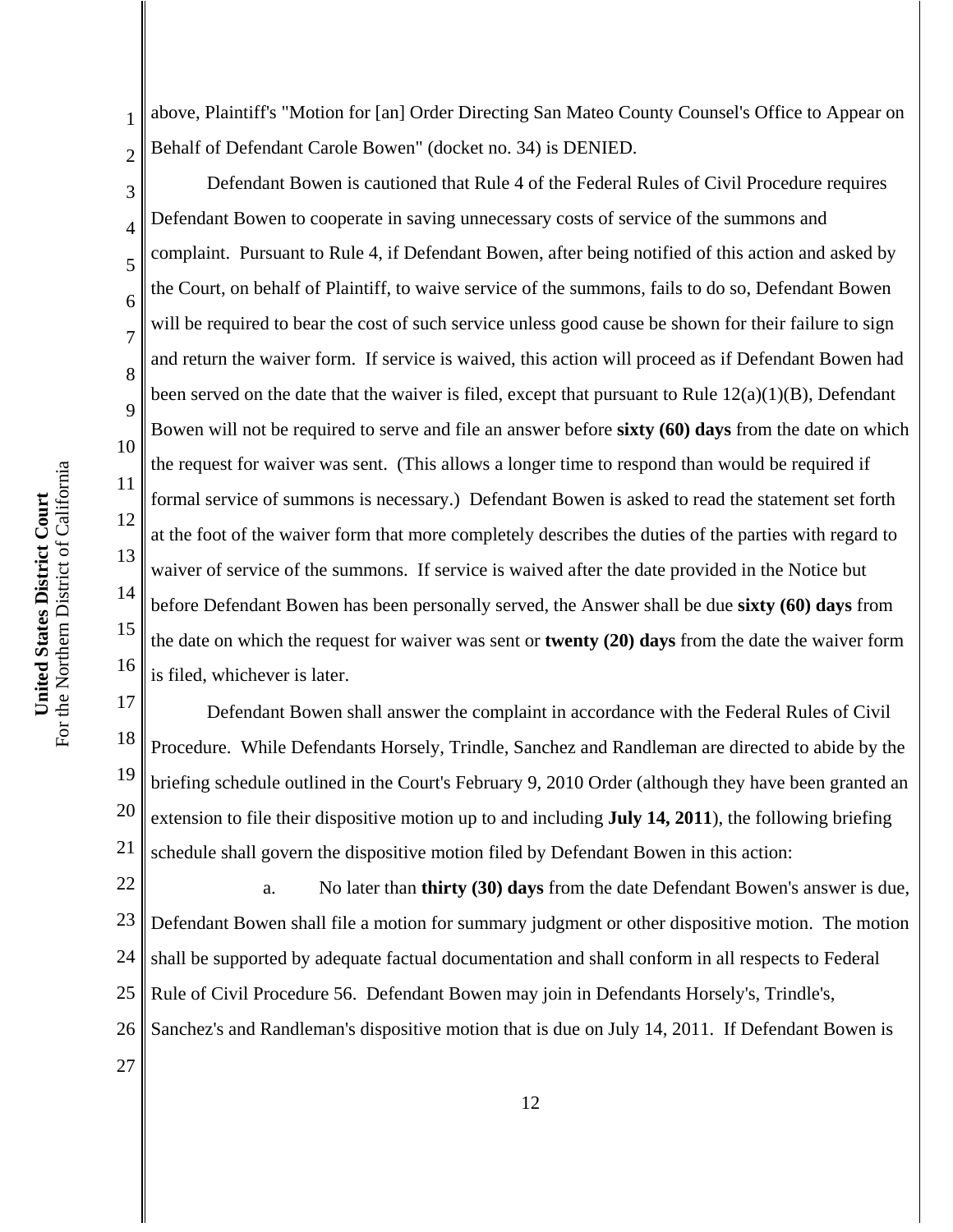1 2 3 4 5 6 7 8 9 10 11 12 13 14 15 16 17 18 19 20 21 22 23 24 25 26 27 of the opinion that this case cannot be resolved by summary judgment, Defendant Bowen shall so inform the Court prior to the date the summary judgment motion is due. All papers filed with the Court shall be promptly served on Plaintiff. b. Plaintiff's opposition to the dispositive motion shall be filed with the Court and served on Defendant Bowen no later than **thirty (30) days** after the date on which Defendant Bowen's motion is filed. The Ninth Circuit has held that the following notice should be given to pro se plaintiffs facing a summary judgment motion: The defendant has made a motion for summary judgment by which they seek to have your case dismissed. A motion for summary judgment under Rule 56 of the Federal Rules of Civil Procedure will, if granted, end your case. Rule 56 tells you what you must do in order to oppose a motion for summary judgment. Generally, summary judgment must be granted when there is no genuine issue of material fact -- that is, if there is no real dispute about any fact that would affect the result of your case, the party who asked for summary judgment is entitled to judgment as a matter of law, which will end your case. When a party you are suing makes a motion for summary judgment that is properly supported by declarations (or other sworn testimony), you cannot simply rely on what your complaint says. Instead, you must set out specific facts in declarations, depositions, answers to interrogatories, or authenticated documents, as provided in Rule 56(e), that contradict the facts shown in the defendant's declarations and documents and show that there is a genuine issue of material fact for trial. If you do not submit your own evidence in opposition, summary judgment, if appropriate, may be entered against you. If summary judgment is granted [in favor of the defendant], your case will be dismissed and there will be no trial. See Rand v. Rowland, 154 F.3d 952, 962-63 (9th Cir. 1998) (en banc). Plaintiff is advised to read Rule 56 of the Federal Rules of Civil Procedure and Celotex Corp. v. Catrett, 477 U.S. 317 (1986) (party opposing summary judgment must come forward with evidence showing triable issues of material fact on every essential element of his claim). Plaintiff is cautioned that because he bears the burden of proving his allegations in this case, he must be prepared to produce **evidence** in support of those allegations when he files his opposition to Defendant Bowen's dispositive motion. Such evidence may include sworn declarations from himself and other witnesses to the incident, and copies of documents authenticated by sworn declaration. Plaintiff will not be able to avoid summary judgment simply by repeating the allegations of his complaint. c. Defendant Bowen shall file a reply brief no later than **fifteen (15) days** after the date Plaintiff's opposition is filed.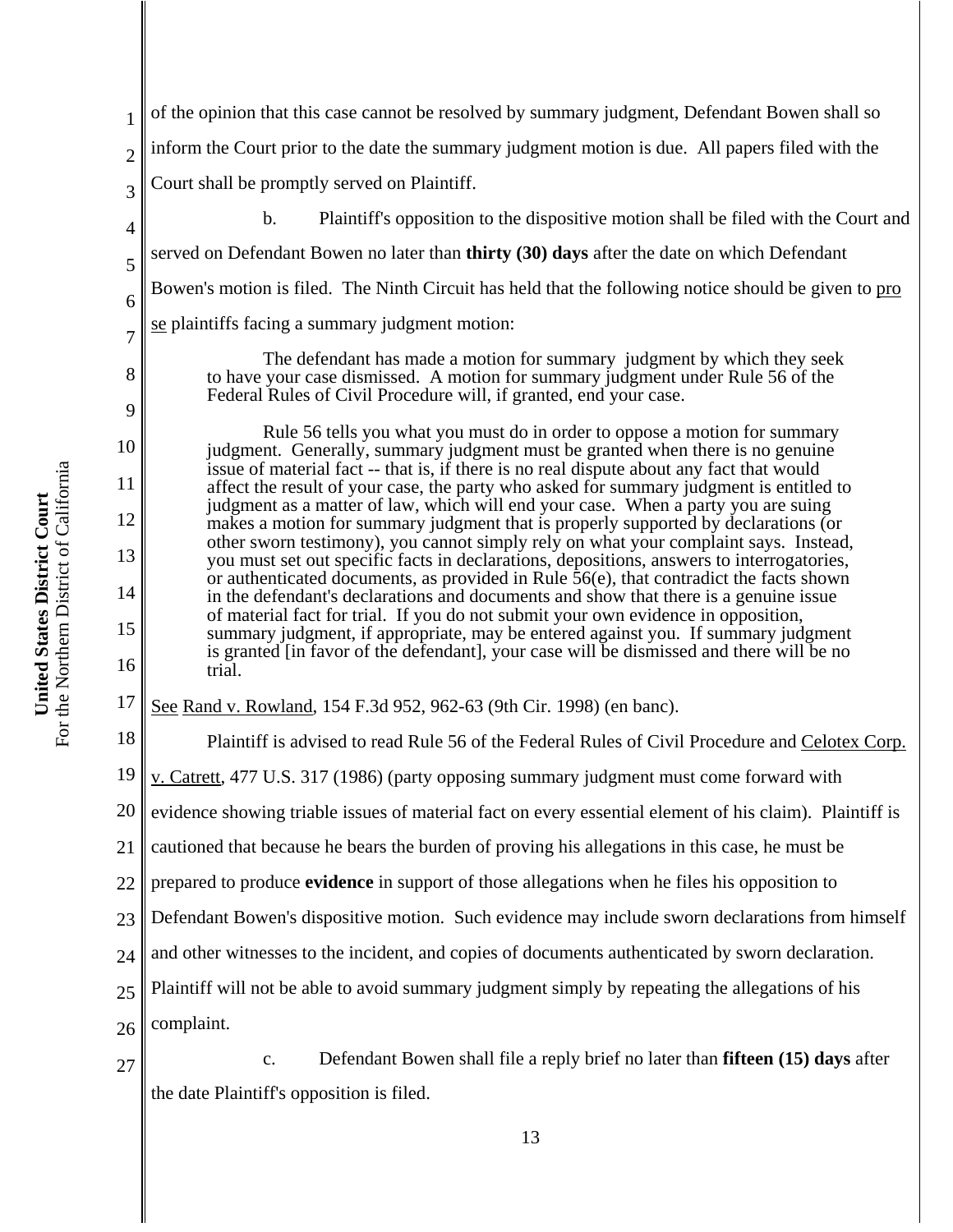For the Northern District of California For the Northern District of California United States District Court **United States District Court**

1

2

3

4

5

6

7

8

9

10

11

12

13

d. The motion shall be deemed submitted as of the date the reply brief is due. No hearing will be held on the motion unless the Court so orders at a later date.

3. The Court directs Defendants Horsely, Trindle, Sanchez and Randleman to notice another deposition of Plaintiff. Plaintiff shall attend the properly noticed deposition even if he is not represented by counsel. If he does not complete this deposition, the Court will dismiss this action with prejudice for failure to prosecute under Rule 41(b), failure to comply with a court order under Rule 37(b), and failure to attend his deposition under Rule 37(d). Unless there are valid security concerns, the Court encourages prison officials at Solano to allow Plaintiff to obtain medical permission to reduce the amount of medication he takes prior to the deposition if he refuses to attend his deposition unless his medications are reduced, so that time and expenses are not wasted, the deposition can go forward and the case can be dismissed if it does not. However, even if prison officials do not provide the aforementioned medical permission, the Court will dismiss Plaintiff's case if he fails to attend and complete the deposition without proof from a doctor that he was physically and mentally unable to do so.

14 15 16 17 18 19 20 4. In order to give Defendants Horsely, Trindle, Sanchez and Randleman time to take Plaintiff's deposition, the Court GRANTS their request for an extension of time to file a dispositive motion up to and including **July 14, 2011** (docket no. 40). Because Plaintiff only points to a typographical error in Deputy County Counsel Zapparoni's declaration, the Court DENIES Plaintiff's "Motion to Strike the Declaration of Ceide Zapparoni in Support of Defendants['] Response to Plaintiff's Request to Vacate Plaintiff's Deposition Noticed for May 19, 2011; Defendants['] Request for Extension of Time to File Dispositive Motion" (docket no. 58).

21 22 23 24 5. Plaintiff's "Request to Vacate Deposition of Darryl Lee Goldstein," which was set for May 19, 2011, (docket no. 41) is DENIED as moot. His "Request for the Court to Stay It's [sic] Ruling on the Defendants['] Request for Extension of Time to File Dispositive Motion Until May 27, 2011" (docket no. 50) is also DENIED as moot.

25 26 27 6. The Court GRANTS Plaintiff's "Request to Have Case Referred to the Pro Se Prisoner Settlement Program" (docket no. 48). Accordingly, this action has been referred to the Pro Se Prisoner Settlement Program. **The Clerk shall provide a copy of the court documents that are**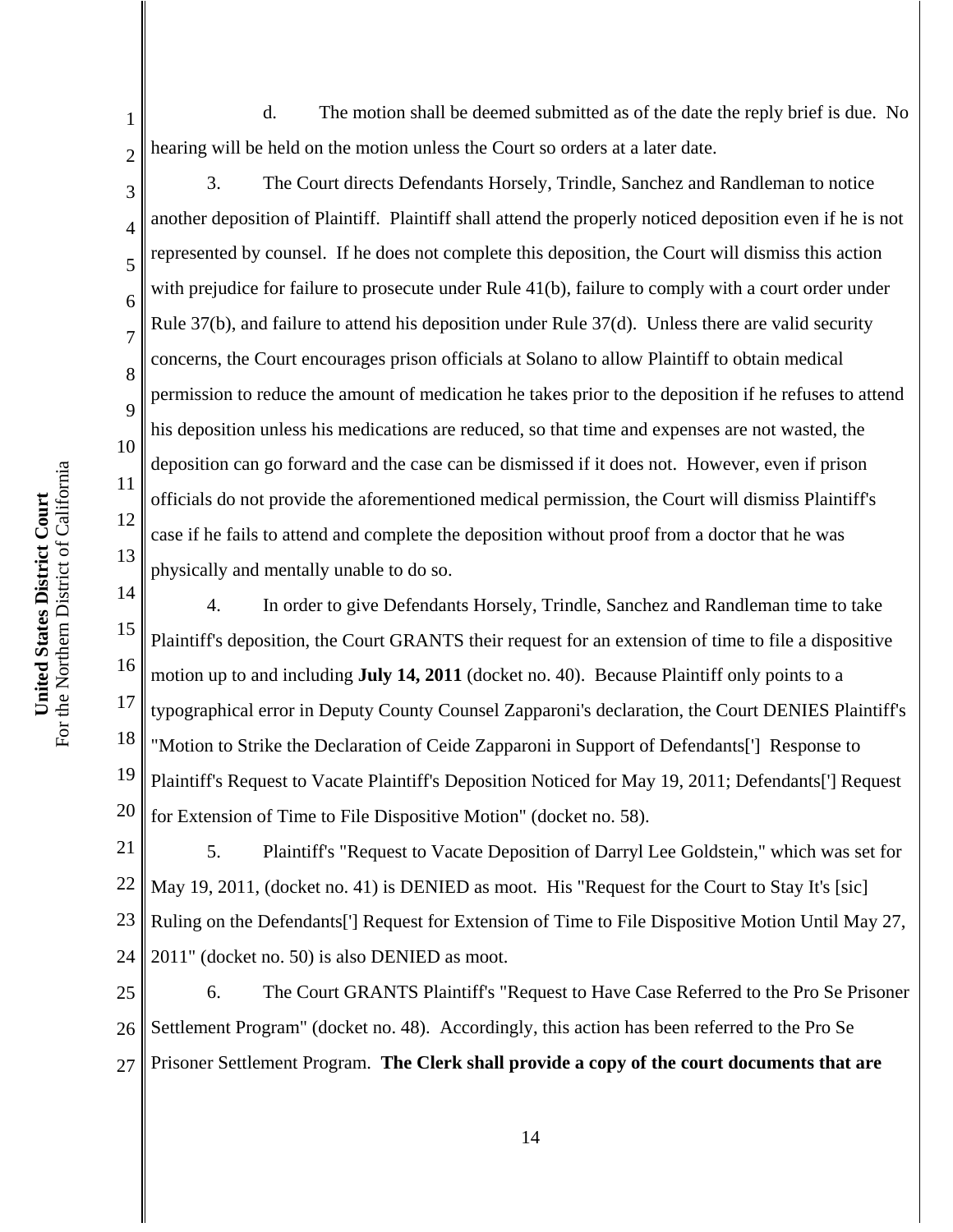**United States District Court**<br>For the Northern District of California For the Northern District of California **United States District Court**

| 1              | not available electronically, including a copy of this Order, to Magistrate Judge Vadas in                |  |  |
|----------------|-----------------------------------------------------------------------------------------------------------|--|--|
| $\overline{2}$ | Eureka, California.                                                                                       |  |  |
| 3              | 7.<br>It is Plaintiff's responsibility to prosecute this case. Plaintiff must keep the Court              |  |  |
| $\overline{4}$ | informed of any change of address and must comply with the Court's orders in a timely fashion.            |  |  |
| 5              | Failure to do so may result in the dismissal of this action for failure to prosecute, pursuant to Federal |  |  |
| 6              | Rule of Civil Procedure 41(b).                                                                            |  |  |
| $\overline{7}$ | Extensions of time are not favored, though reasonable extensions will be granted.<br>8.                   |  |  |
| 8              | Any motion for an extension of time must be filed no later than fifteen (15) days prior to the            |  |  |
| 9              | deadline sought to be extended.                                                                           |  |  |
| 10             | 9.<br>This Order terminates Docket nos. 34, 40, 41, 48, 50, 58 and 61.                                    |  |  |
| 11             | IT IS SO ORDERED.                                                                                         |  |  |
| 12             | DATED: 6/13/11                                                                                            |  |  |
| 13             | <b>United States District Judge</b>                                                                       |  |  |
| 14             |                                                                                                           |  |  |
| 15             |                                                                                                           |  |  |
| 16             |                                                                                                           |  |  |
|                |                                                                                                           |  |  |
| 17             |                                                                                                           |  |  |
| 18             |                                                                                                           |  |  |
| 19             |                                                                                                           |  |  |
| 20             |                                                                                                           |  |  |
| 21             |                                                                                                           |  |  |
| 22             |                                                                                                           |  |  |
| 23             |                                                                                                           |  |  |
| 24             |                                                                                                           |  |  |
| 25             |                                                                                                           |  |  |
| 26             |                                                                                                           |  |  |
| 27             |                                                                                                           |  |  |
|                |                                                                                                           |  |  |
|                | 15                                                                                                        |  |  |